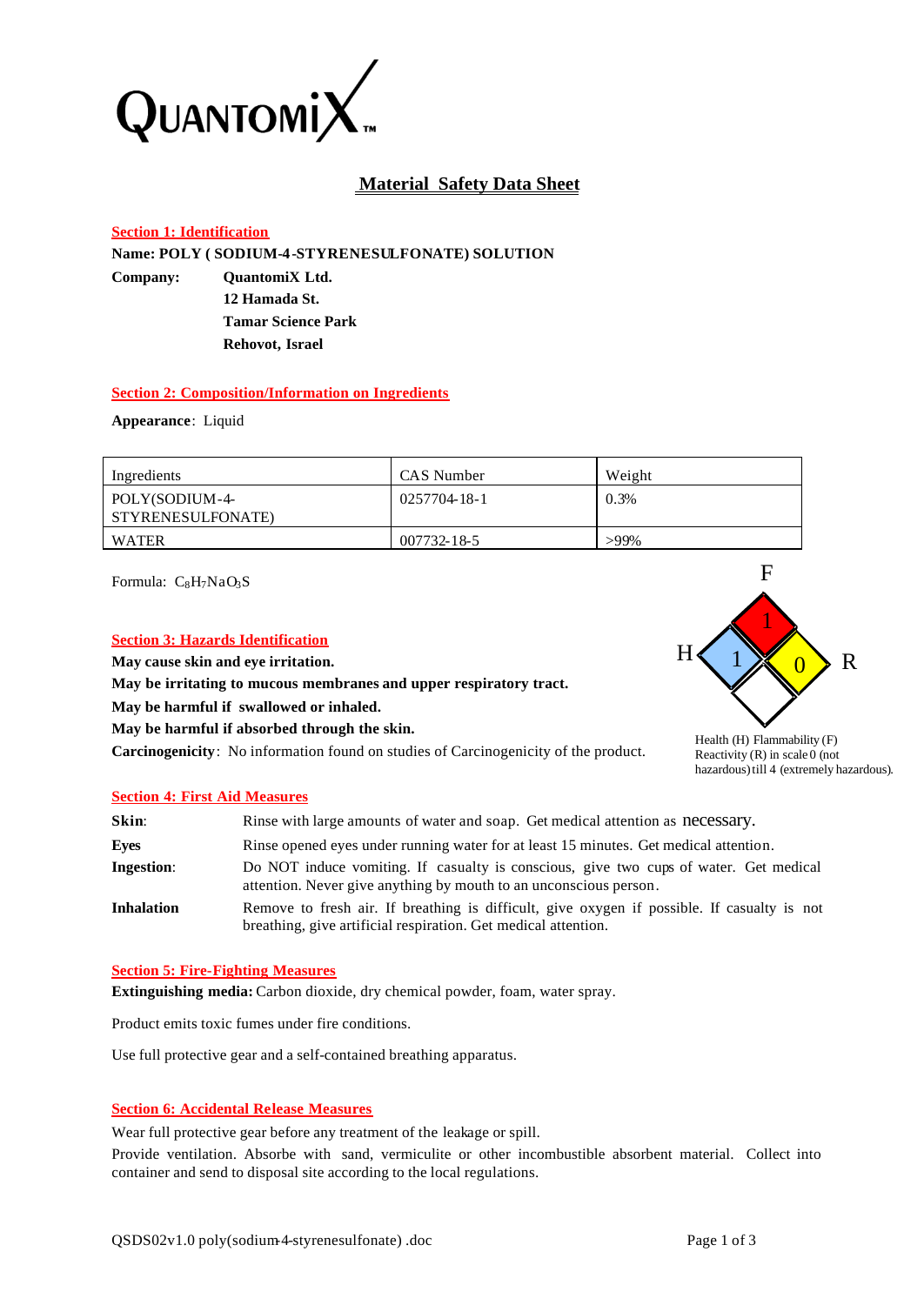

Prevent product from entering the sewage system and water sources.

#### **Section 7: Handling and Storage**

Keep away from: strong oxidizing materials.

# Safety phrases

Do not breath gas or fumes or spray.

Avoid contact with skin and eyes.

Keep the container tightly closed.

Avoid prolong or repeated exposure.

Avoid contact with clothing.

## **Section 8: Exposure Control and Personal Protection**

**Threshold values:** not available

**IDLH:** (Immediately Dangerous to Life and Health): not available.

**Protective equipment:** Generally, personal protection is a function of exposure. It is recommended to use gloves, safety spectacles or goggles, working shoes, working clothes or lab coat. Working should be done in a well-ventilated area.

**In case of an emergency:** Full protective gear and a self-contained breathing apparatus should be used, according to the severity.

## **Section 9: Physical and Chemical Properties:**

**Boiling point (°C):** 100 **Freezing point (°C):** N/A **Density at 20°C (gr/cm<sup>3</sup> ):** 1.158 **Vapor density (air=1):** N/A **Vapor pressure (mm Hg):** N/A **Solubility (in water):** Soluble **pH:** N/A **Flash point (°C):** N/A **Auto-ignition temperature (°C)**: N/A **LEL:** N/A **UEL**: N/A

## **Section 10: Stability and Reactivity**

**Hazardous polymerization:** Will not occur. **Chemical reactivity:** Stable under ordinary use. Keep away from incompatibilities. **Hazardous decomposition products:** On fire emits toxic and irritating fumes, sodium oxides, sulfur oxides, carbon monoxide, carbon dioxide. **Incompatibilities:** Strong oxidizing agents.

**Section 11: Toxicological Information**

For powdered Poly(sodium-4-styrenesulfonate), MW ca. 70,000:

LD50 (Oral rat) :  $> 8000$  mg/kg

LD50 (Oral mouse) :  $> 10000$  mg/kg

## **Section 12: Ecological Information**

**Environmental hazards:** No data available